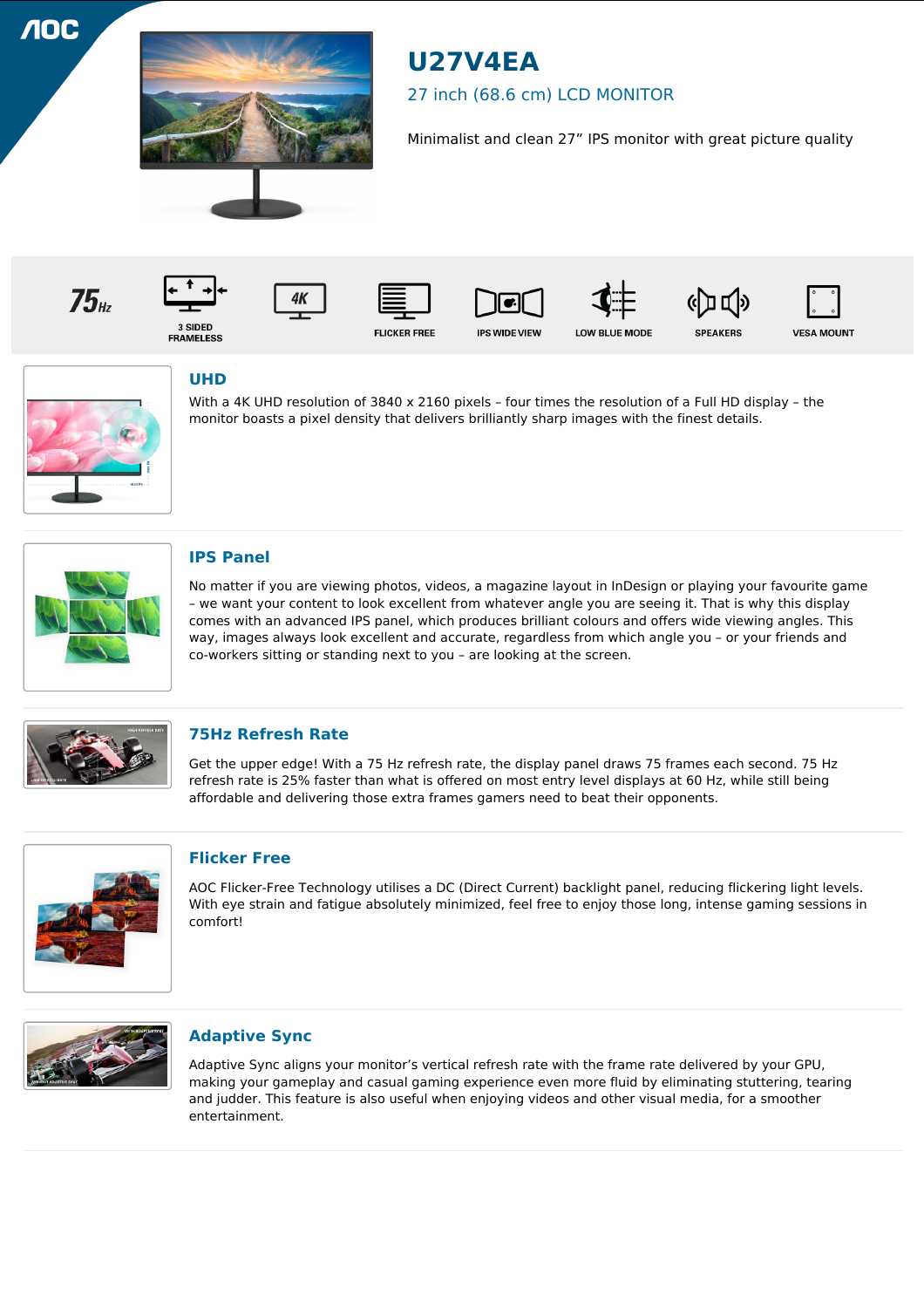

#### **Lowblue Light**

AOC Lowblue Light protects you from harmful blue light which, during long sessions, has been shown to cause eye strain, headaches, and sleeping disorders. Our Lowbue Light feature reduces the harmful wavelengths emitted without sacrificing color composition, setting the experience free from the worry of eye damage.



#### **Speakers**

Built-in speakers make it easy to catch up with family, friends and colleagues. For movies, music, games and more, you'll enjoy quality audio without the hassle of connecting external speakers.

| General             |                  |
|---------------------|------------------|
| Model name          | <b>U27V4EA</b>   |
| EAN                 | 4038986189897    |
| Product Line        | Value-line       |
| Series              | V <sub>4</sub>   |
| Channel             | B <sub>2</sub> C |
| Classification      | Mainstream       |
| Section             | Consumer         |
| Launch date         | 15-03-2021       |
| Continent           | Europe           |
| Product status (EU) | Launch           |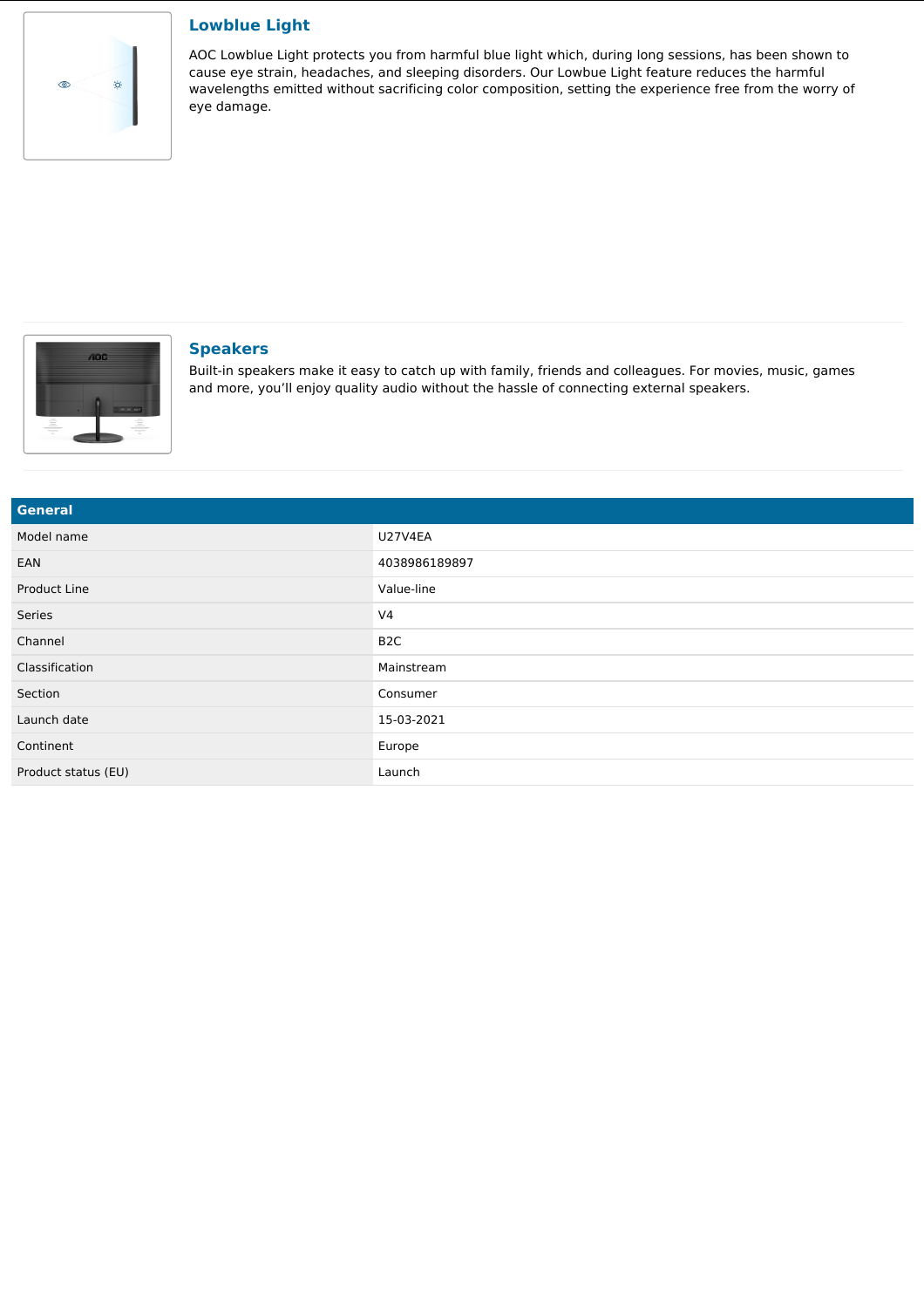| <b>Screen</b>          |                                                                        |
|------------------------|------------------------------------------------------------------------|
| Resolution             | 3840x2160                                                              |
| Refresh rate           | 60Hz                                                                   |
| Screen size (inch)     | 27 inch                                                                |
| Screen size (cm)       | 68.6 cm                                                                |
| Flat / Curved          | Flat                                                                   |
| Backlight              | <b>WLED</b>                                                            |
| Panel Type             | <b>IPS</b>                                                             |
| Aspect ratio           | 16:9                                                                   |
| <b>Display Colours</b> | 1.07 Billion                                                           |
| Panel Colour in Bits   | 10                                                                     |
| sRGB Coverage (%)      | 112                                                                    |
| Adobe RGB Coverage (%) | 83                                                                     |
| NTSC coverage (%)      | 79 %                                                                   |
| Pixels per Inch        | 163                                                                    |
| Response time (GtG)    | 4 ms                                                                   |
| Contrast (static)      | 1000:1                                                                 |
| Contrast (dynamic)     | 20M:1                                                                  |
| Brightness (typical)   | 350 cd/m <sup>2</sup>                                                  |
| Viewing angle (CR10)   | 178/178 9                                                              |
| <b>Hard Glass</b>      | Antiglare + 3H                                                         |
| OSD languages          | EN, FR, ES, PT, DE, IT, NL, SE, FI, PL, CZ, RU, KR, CN (T), CN (S), JP |

| <b>Exterior</b> |            |
|-----------------|------------|
| Monitor colour  | Black      |
| Bezel Type      | Borderless |
| Removable Stand |            |

| <b>Ergonomics</b> |                                                       |
|-------------------|-------------------------------------------------------|
| Vesa Wallmount    | 100x100                                               |
| Tilt              | $\sqrt{2}$ -3.5° $\pm$ 1.5° $\sim$ 21.5° $\pm$ 1.5° ° |

| <b>Multimedia</b>        |                       |
|--------------------------|-----------------------|
| <b>Built-in Speakers</b> | $2 W \times 2$        |
| Audio output             | Headphone out (3,5mm) |

| <b>Connectivity and Multimedia</b> |                                                 |
|------------------------------------|-------------------------------------------------|
| Signal Input                       | HDMI 2.0 $\times$ 2, DisplayPort 1.2 $\times$ 1 |

| <b>What's in the Box?</b> |                     |
|---------------------------|---------------------|
| <b>HDMI</b> cable         | $1,5 \, \mathrm{m}$ |

| <b>Power / Environmental</b> |                    |
|------------------------------|--------------------|
| Powersupply                  | External           |
| Powersource                  | 100 - 240V 50/60Hz |
| Power Consumption Standby    | $0.5$ watt         |
| Power Consumption Off        | $0.3$ watt         |